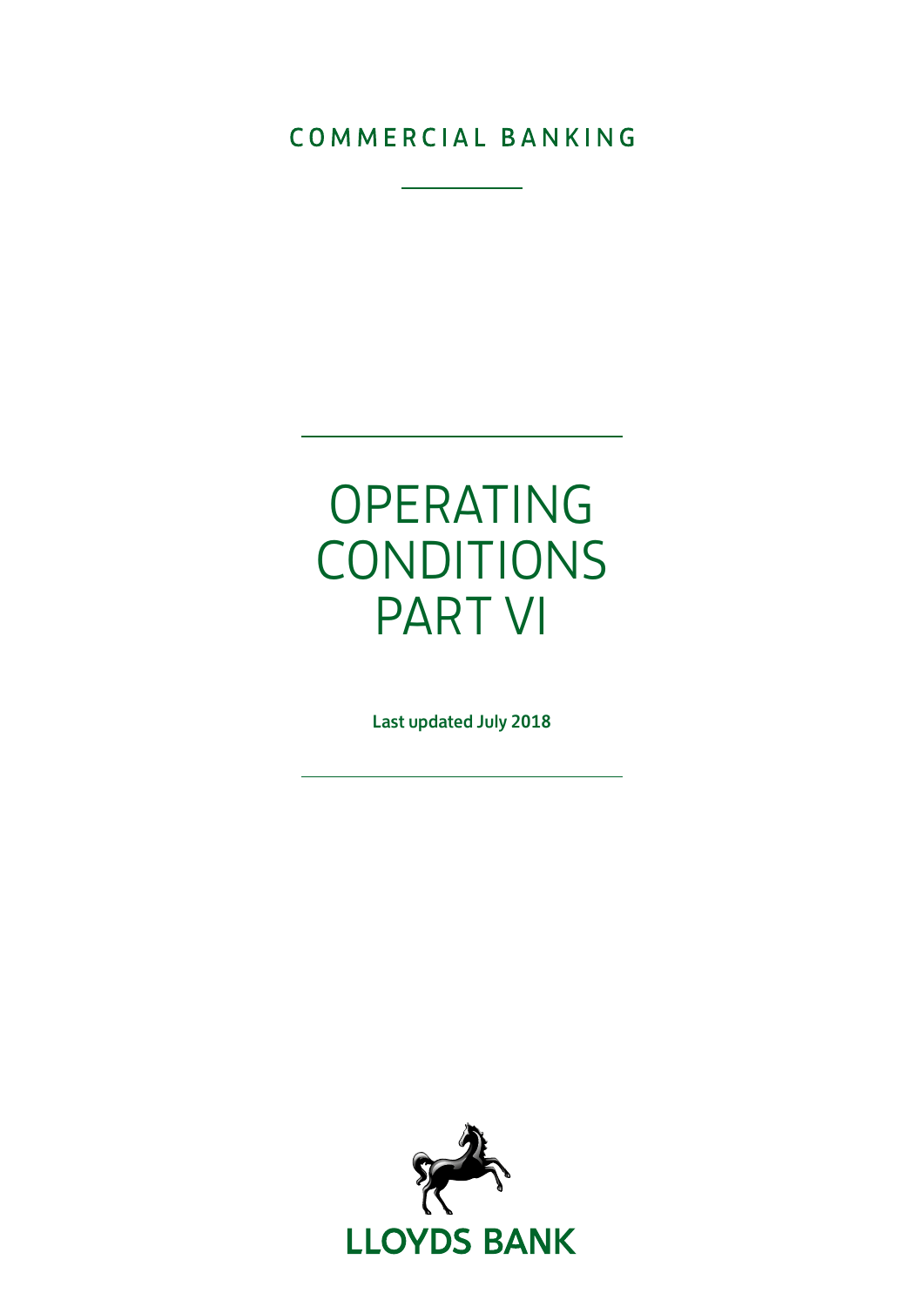## Provisions relating to Export and Currency facility only

#### Invoice Discounting only

#### 1. Export and currency facilities

- 1.1 Export Facilities will only be made available in respect of Invoices owing by Customers from Approved Countries and denominated in Approved Currencies.
- 1.2 We may maintain separate Current Accounts for each currency and each Approved Country in which we agree to make Advances.
- 1.3 Currency Facilities will only be provided in an Approved Currency other than Sterling.
- 1.4 Unless we agree otherwise, you will arrange for all Invoices in respect of which we agree to provide an Export Facility to be credit insured and for our interest to be noted on the insurance policy.

#### 2. Fees and charges

2.1 We will calculate and charge the Service Fee payable on Currency Invoices in the Approved Currency in which such Invoices are denominated. On each anniversary of the Start Date we will convert those Service Fees paid by you on such Currency Invoices into Sterling at the Bank's spot rate of exchange on the date of such conversion and add them to the other service fees paid by you during that year to determine if you have paid any Minimum Fee we have agreed.

#### Factoring only

#### 1. Export and currency facilities

- 1.1 Export Facilities will only be made available in respect of Invoices owing by Customers from Approved Countries and denominated in Approved Currencies.
- 1.2 We will maintain separate Current Accounts for each currency and each Approved Country in which we agree to make Advances.
- 1.3 Currency Facilities will only be provided in an Approved Currency other than Sterling.

#### 2. Fees and charges

2.1 We will calculate and charge the Service Fee payable on Currency Invoices in the Approved Currency in which such Invoices are denominated.

#### 3. Minimum service fee obligations

3.1 We will apportion the Minimum Service Fee between your Sterling Factoring Facility and any and all Export and/or Currency Factoring Facilities. We reserve the right to vary this apportionment at our discretion.

#### 4. Review Limit

4.1 If any Review Limit is applied to your Sterling Factoring Facility, we will apportion the Review Limit between your Sterling Factoring Facility and any and all Export and/or Currency Factoring Facilities. We reserve the right to vary this apportionment at our discretion. A Review Limit applied to any Export and/or Currency Factoring Facility will be expressed in the currency of that Facility.